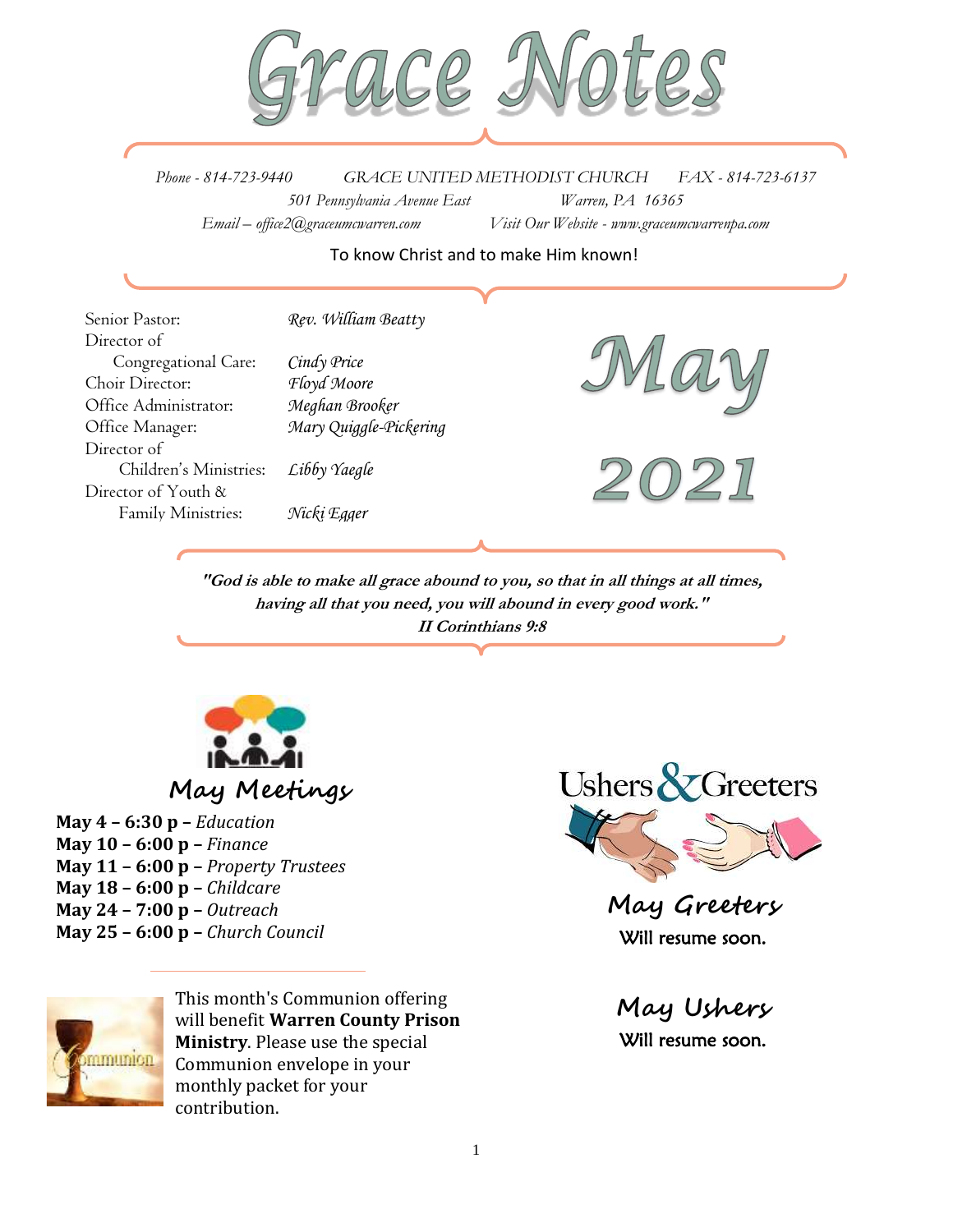# **From the Pastor**

# **You. Are. My. Biggest. Fan**

ne of my daughter's favorite movies is a Tom Hanks vanity project called *That Thing You Do* about a (semi-fictional) sixties onehit wonder band from Erie, PA called "The Wonders." It doesn't really explore deep themes of life, the universe and everything, but it does touch on the nature of fame, relationships and the fickle nature of the music industry. O

There's a scene where the drummer of the Wonders, Guy Patterson, has a chance to meet his drumming hero, (the fictional) jazz drummer Dell Paxton. When Patterson introduces himself to Paxton, he is so nervous that his introduction, rushed, goes like this:

Guy Patterson: I'm Guy Patterson, I'm from Erie, Pennsylvania, I'm in a band called The Wonders and we just cut a record, we're out here on the coast and I play the drums and I have all your records well not all of them but a lot of them but ah at least I did until some of them got swiped when I was stationed in Germany and you were playing in Germany at the time that I was stationed there, but you know what I couldn't see you because you were playing in Hamburg and I was stationed in Munich but I listen to your records and I think you're great.

[takes a breath]

**You are my biggest fan.**

Dell Paxton: Thanks.

I love that moment. "You are my biggest fan." Of course he meant to flip that around – I am your biggest fan. It's a funny little moment in the movie.

I was thinking, though, about Grace Church. Who might say about us, "You are my biggest fan"? You know what I mean? Who in this community knows that we are for them? Who knows that we are in their corner?

What if we focused on being FOR WARREN COUNTY?

You know the church is too often accused of just being against things, of being a negative force in

people's lives. Don't do this, don't believe that, don't say that, don't go there.

What if we were for people? Jesus was for people.

"When [Jesus] saw the crowds, he had compassion on them, because they were harassed and helpless, like sheep without a shepherd." (Matthew 9:36)

What if we would FOR the people around us? I mean no matter what they believe or how they live? What if we could see beyond the stuff that divides us like political views and religious differences, like views on wearing a mask or getting a vaccine, like the color of our skin or the circumstances of our birth. What if we were simply there FOR people?

Being for someone means you accept that person and value that person as a human being, made in the image of God, breathed the breath of life by the Holy Spirit of God.

Being for someone means they don't have to live up to your standards, but you have to live up to God's standards.

Being for someone means that their worth and dignity is important to you because it is important to God.

Being for someone means that it's about them, not you.

So, how can we be FOR WARREN COUNTY?

It starts in each of our hearts and minds as we look at our community, our neighborhood, our family, our friends, our enemies (our frenemies even!!). It starts when we fix our eyes on Jesus and not on ourselves.

Let's be FOR WARREN COUNTY!

In Christ's Love, Pastor Bill

# **I'm Contagious!**

politician recently came to to my door on a Saturday and asked how I was doing. That big guy physically recoiled after I told him I have painful shingles in my eye. I guess he worried I might blink at him! A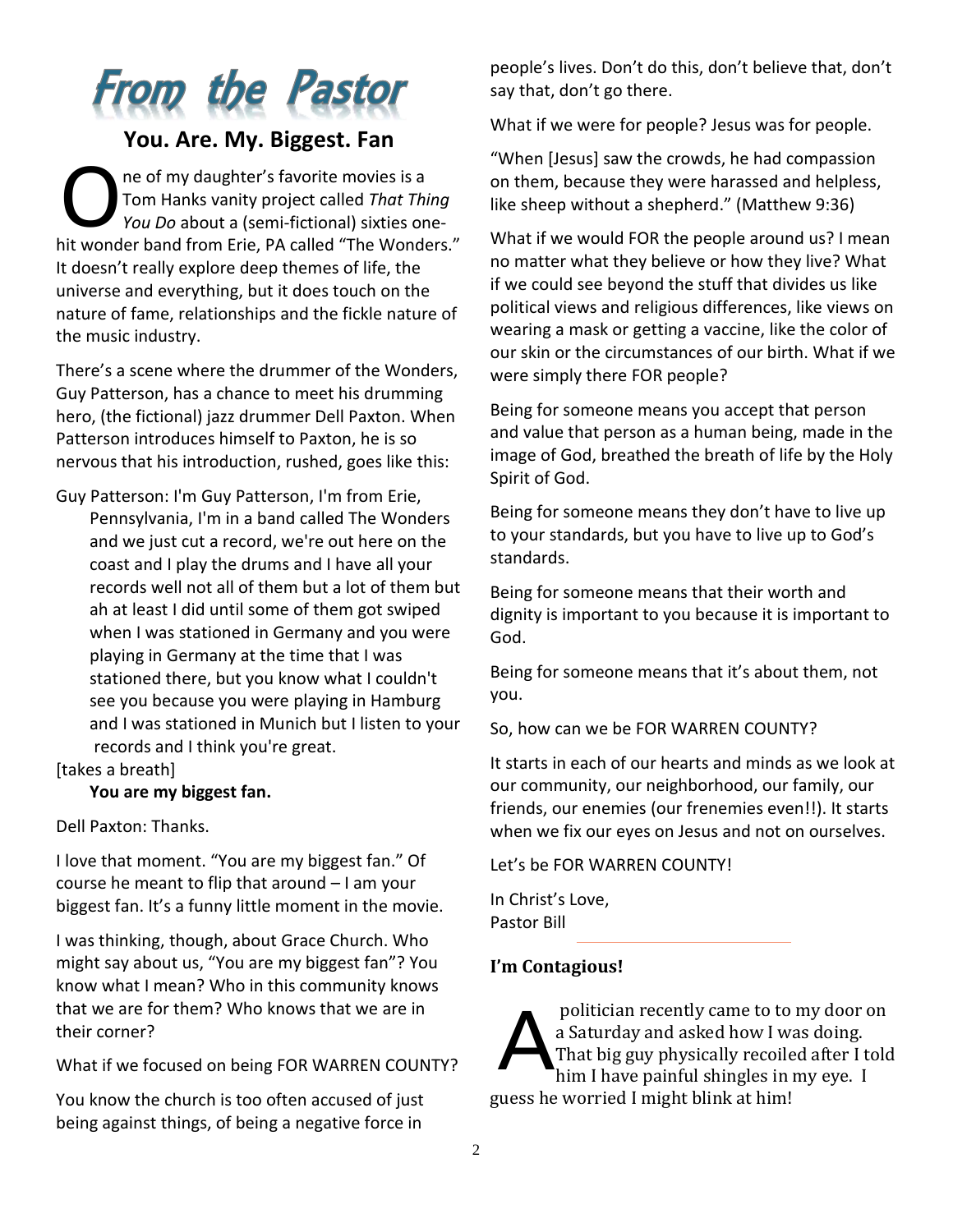Shingles are quite contagious when they're new. I was not very contagious (or happy) at the time.

Then I got to thinking. I AM contagious. My attitude, my outlook, my belief in God is contagious. Almost everything I say or do, good or bad, is contagious. There's not much I can do about it. No mask, no distance, no cleanup can hide the evidence of how I live my life.

That got me thinking about a simple old Sunday school song. Sing along:

# **This Little Light of Mine**

*This little light of mine, I'm gonna let it shine. This little light of mine, I'm gonna let it shine, let it shine, let it shine, let it shine. Hide it under a bushel, No! I'm gonna let it shine. Hide it under a bushel, No! I'm gonna let it shine let it shine, let it shine, let it shine. Don't let Satan blow it out, I'm gonna let it shine. Don't let Satan blow it out, I'm gonna let it shine, let it shine, let it shine, let it shine.*

In Matthew 5:14-16, Jesus said "You are the light of the world. A city on a hill cannot be hidden. Neither do people light a lamp and put it under a bowl. Instead they put it on its stand, and it gives light to everyone in the house. In the same way, let your light shine before men, that they may see your good deeds and praise your Father in heaven."

So, whatever you do, *You* are contagious!

Now what?

# **Choir Notes**

Remember that fun retirement party we threw for Bev over a year ago? Well, I believe I owe her another one after she



graciously took over for me while I suffered at home with shingles in my face and eye. Over Easter week, no less! Please thank Beverly for me every time you see her. The music was wonderful! (Although always better live, rather than at home, just sayin'.)

The choir has maintained this strange, adapted worship participation schedule for months now, and we need to continue at least through May. Just as a reminder, the Madrigals will sing the first

Sunday, the Women of Grace the second Sunday, and the Men of Grace the third Sunday, with rehearsals for each group during the 2 prior Wednesdays. The Madrigals and the Men will rehearse at 6:30, and the Women at 7:30 on their respective Wednesdays. As soon as it's deemed safe, we'll meet together again as one Choir. Stay Tuned!

Floyd Moore

# *From the Director of Congregational Care*

LOVE GOD  $\leftrightarrow$  LOVE PEOPLE

hese are difficult times for minorities. When people act out against those who are different from them, bad things happen. Within the past year we have learned of the deaths of Black Americans, Asian Americans and Jewish worshippers. T

Last August, the United Methodist Western PA Conference launched the "Now, Action" Antiracism Pledge. So far, they have provided over 500 people with daily "Prayers for Change" via email along with book suggestions, articles and podcasts. While 500 may seem like a lot of people, it really isn't when you consider the breadth of the WPAUMC! IT is not too late to sign the pledge at:

# **wpaumc.org/now-action-pledge**

Notice the name of the pledge: "NOW-ACTION". As followers of Christ, we need to be proactive in expressing our beliefs. It is work to "do what Jesus would do". But work we must. To borrow from Pastor Bill's message on April 18th, "To love God is to love People. To love People is to love God". It would be difficult to truly do one without doing the other. To be able to be loving to all will take a change of the minds and hearts for many of us. Pray for that change to come to your life and the lives of those around you.

There is a local opportunity to learn with others about how racism affects us. Contact Rev. Matt Scott (Trinity Episcopal Church) at [msrev2007@gmail.com](mailto:msrev2007@gmail.com) or call 814-723-9360 to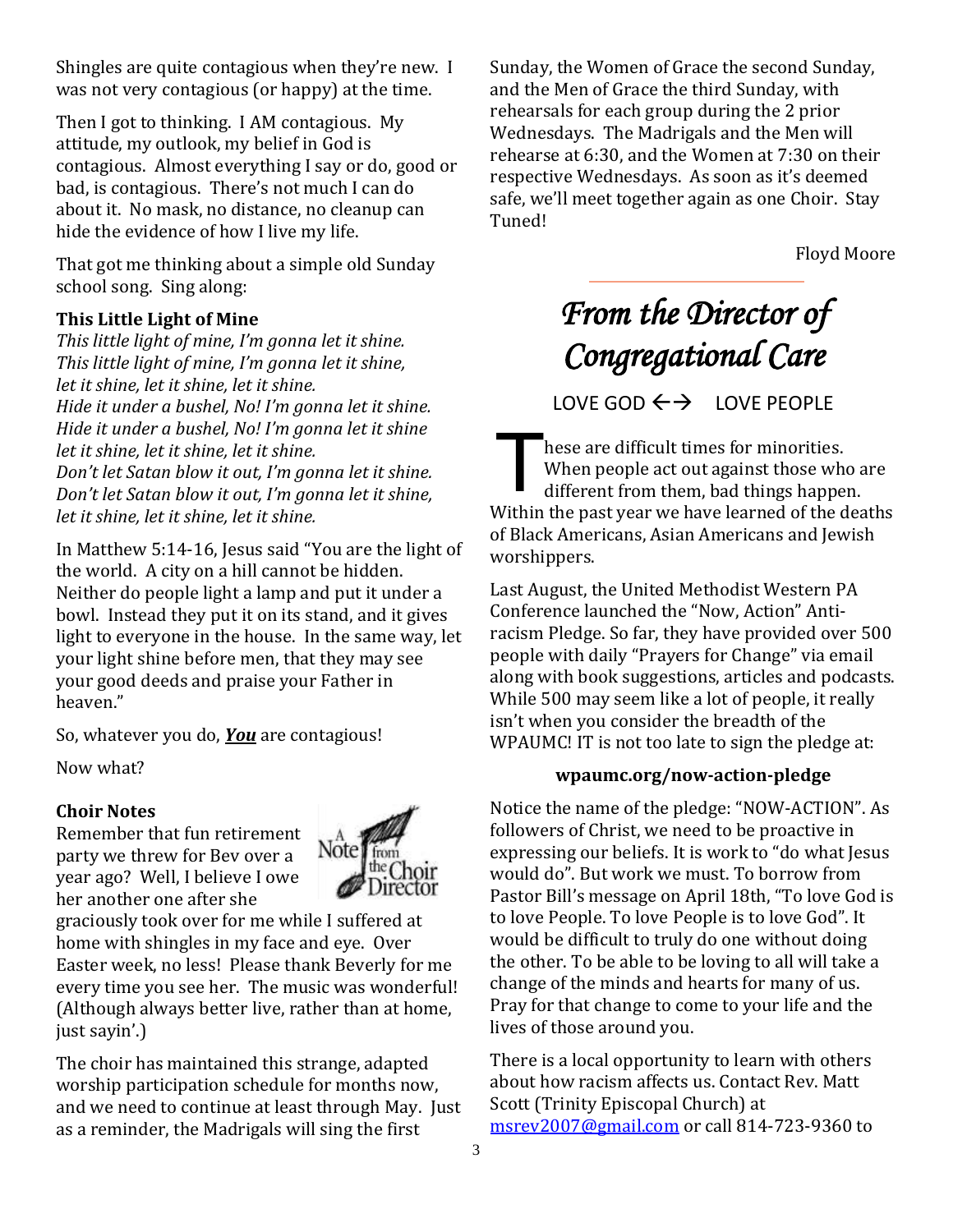learn more. As attitudes change, we will have the strength in numbers to lead us onward in the way we should go.

*"…act justly, love mercy and walk humbly with your God."*

Cindy Price

ello Grace Church! CREW attended Spark 2021 at the Erie Bayfront Convention Center on April 17, 2021. What an awesome H



experience for our youth! It is so important for them to see their faith in action beyond the Church and beyond our classroom.



Left to right: Brennah Ward, Isabella Egger, Ryan Egger, Kylie Jurkowski, AJ Slattery, and Charlotte Keeports

They were able to hear two fantastic messages from Shanterra McBride and listen to awesome worship from Caitie Hurst and her band. Shanterra McBride is an author, speaker, preacher, and teacher. She is founder of MARVELOUS UNIVERSITY, a social enterprise that offers life coaching and success planning for young people, specializing in leadership development for girls and young women. Her expertise encompasses everything from youth development and youth needs, to diversity and inclusion and allyship. She works with young people of all backgrounds, as well as with adults seeking to become better trusted allies in the lives of the young people they interact with.

Throughout the day, the group attended two breakout sessions:

- To Love and Be Loved: How to Support Teen Mental Health with Val Farester.
- Who is Jesus? with Rev. Seth McPhearson from Community UMC.

They also assisted with a service project for Erie United Methodist Alliance Church. They put together baskets filled with cleaning and laundry products to be distributed to those in need.



(L-R, Kylie, Brennah, Isabella, Charlotte, AJ and Ryan)

The kids had a blast and are already talking about attending next year! What an awesome endorsement! God Bless!

Nicki Egger

#### s the weather is continuing to change (and change and change again) I A



am hopeful that Grace Church's Children's Ministries will be able to offer more outside events. It has been wonderful to see the participation for the last few outdoor events, even though the weather doesn't always cooperate.

I would like to point out that these events are open to all Grace members or nonmembers! The next event in early May at the Hatch Run Conservation Trail will probably be past once the newsletter is printed, but if anyone would like to participate in or help with future events, we would love to have you!

Libby Yaegle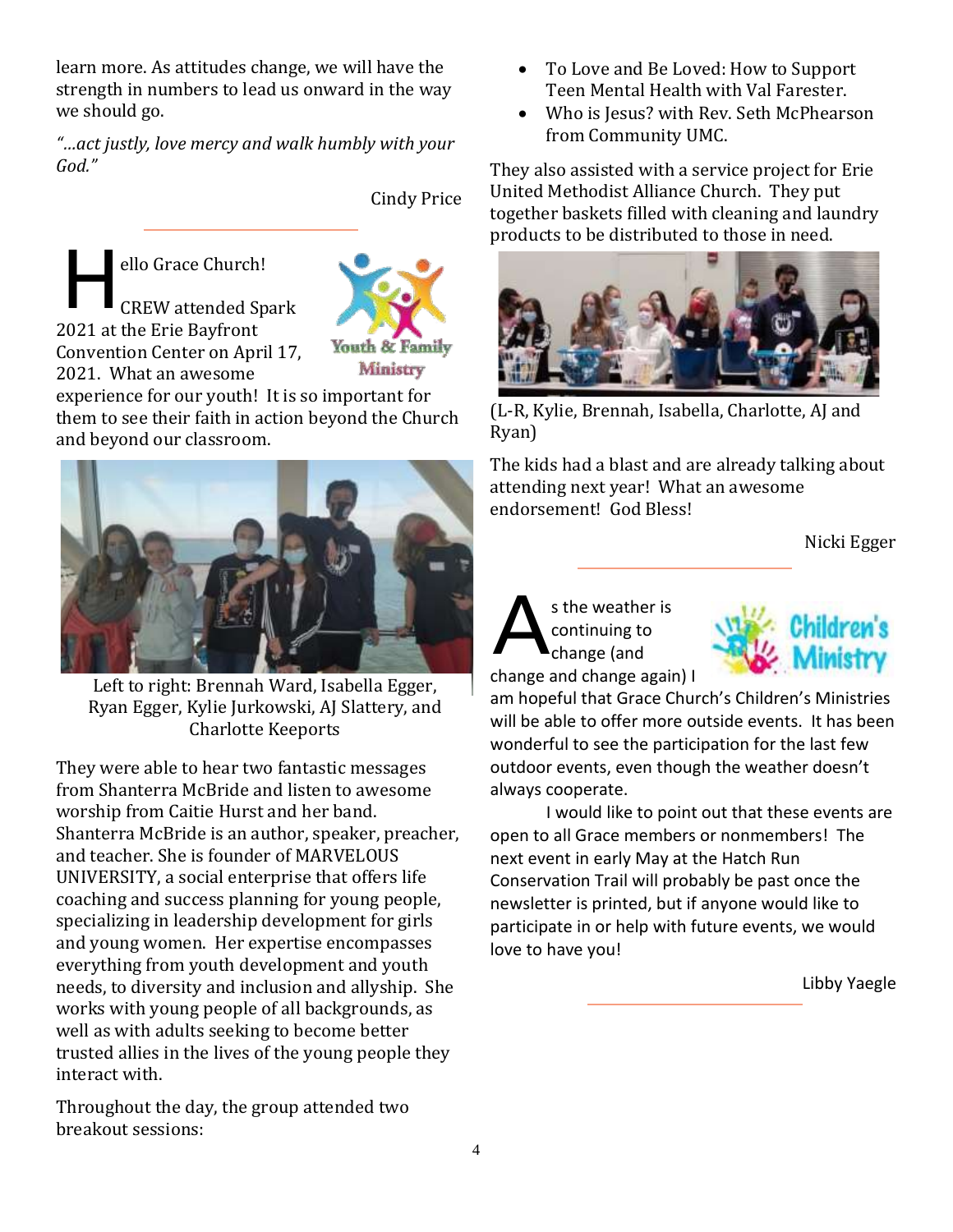

ur school year is quickly coming to an end and we are looking forward to summer vacation! The year certainly has been a busy and exciting one. We are so thankful we made it through a majority of the year without having to shut down again. Please pray for good weather on our last day so we can have a small gathering outdoors for our afternoon class as we send them off to Kindergarten! O

As we spend our last few days together, we hope the weather will get warmer so we can play outside and look for signs of spring. Our school year will conclude with acting out some stories, discussing summer fun and safety and making our own pizzas on the last day of school.

We would like to thank all of you for the incredible support for our preschool program. We continue to work with our Care with Grace Daycare program to provide the best care and learning experience possible! We are always humbled at the on-going support we receive from our Grace Church Family! This year we were blessed with several memorial gifts and are so thankful for the generosity and encouragement to our program.

We still have some openings for next schoolyear. If you know of anyone that has not registered for preschool, please have them give us a call! Our tuition is only \$75 a MONTH! Registration forms can be picked up in the church office during the week or can be mailed. Please call the church office for more information 723-9440.

Have a great summer!

Trish Gentilman & Jessica Rex

[preschool@atlanticbbn.net](mailto:preschool@atlanticbbn.net) or find us on Facebook!

are with Grace has seen growth in enrollment. For the summer and fall we are currently slated for 45 children. We have also experienced transition in staff. Irene Garris has stepped down as the Director of Care with Grace Daycare. The C



Childcare Board has started an active search to fill the position. We have also promoted Cindy Kalkbrenner to Assistant Director.

Summer is almost near, and we are working on our summer schedule and field trips. We have great things planned for the children that follow Covid-19 and CDC guidelines.

> Megan Minich Board President

# **Flock Talk**



*"Train up a child in the way he should go, even when he is old he will not depart from it."*

*Proverbs 22:6*

hat a great month May signifies! Temperatures are on the rise, days are getting longer, blossoms abound, and Mother's Day is fast approaching! W

No matter who we are, if we are alive today, we have our mother to thank for bringing us into this world. Our thoughts may be through memories or through distance, but we all have something that God intended us to know - a mother's love.

I feel blessed beyond belief that my Mom is still leading me with the wisdom she has acquired over these past ninety-four years. I learn something new every day. Her expertise is "how to treat people".

When it comes to mercy, I feel like a fledgling at the edge of the nest as I watch the mama bird fly. Being merciful is one of those traits where we think we have sure footing until something truly tests us. It's easy for us to avert our eyes, to walk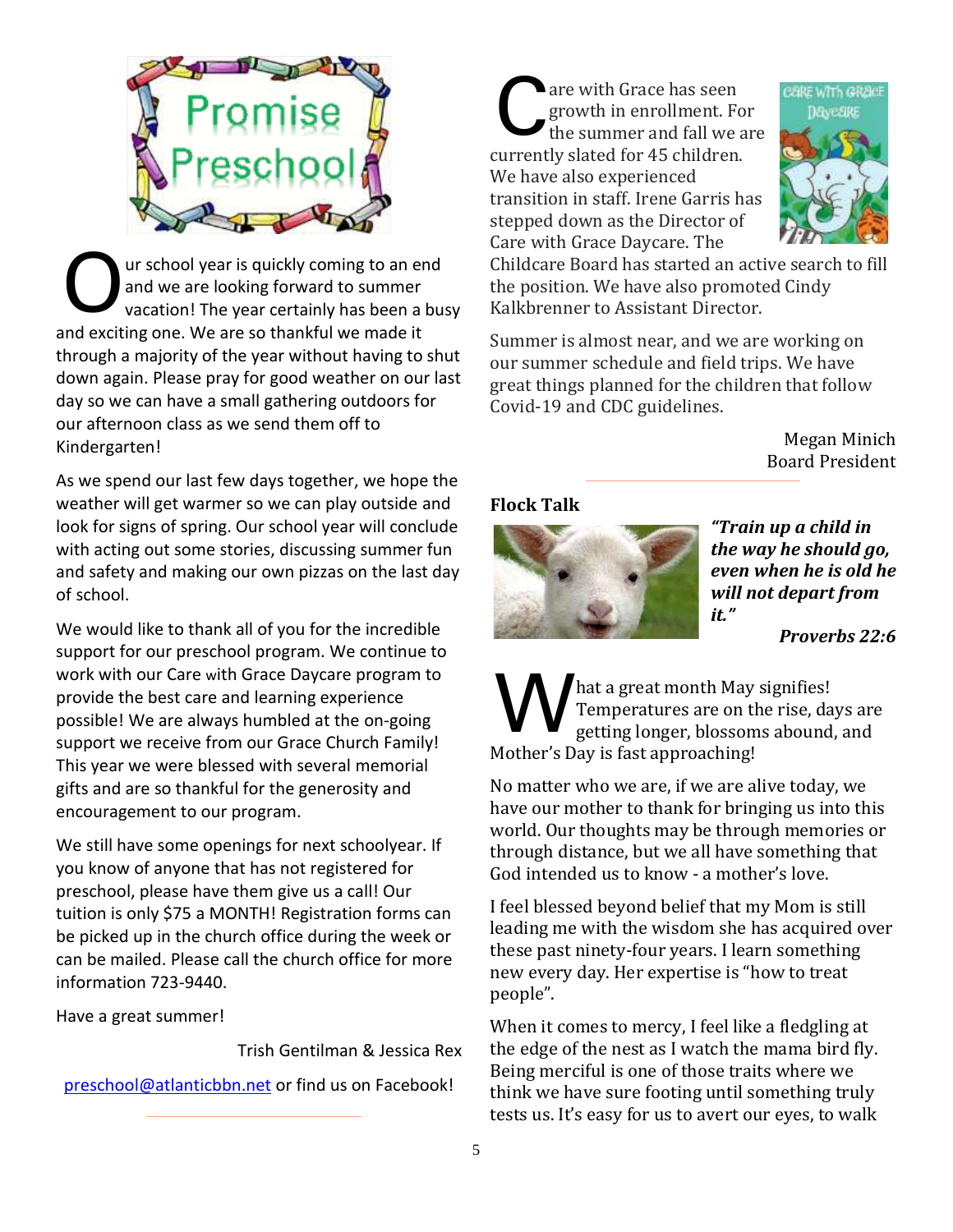away, to heal our own wounds and maybe even to toughen our skin a little as we brace for the next time something goes wrong.

Mercy says "no" to that. Mercy says today you put on the mind of Christ and walk into the storm. Today you look at this situation, this person, and you change the outcome. Not the circumstances or even the personality of the other person. "You" change.

Easier said than done, right? That should be a given that it won't be easy, especially if we are trying to face obstacles on our own. Glory be to God, we are not meant to do it that way. The big robust word of "empowering" says it all. We are empowered to act through the Holy Spirit and to please God in the simple task of showing mercy.

It is this very mercy that I am still learning from my Mom. She's an expert. I've seen her in action since I was little. How in the world she has tolerated some of the stuff I have witnessed, I don't know. But, because of her merciful heart, I am better than who I would have been without her as my Mom! Thank you, God, for the love of all mothers!

Lovingly, Sue Toombs, Lay Leader



**During Worship** *9:30 a.m. (0-2 yrs.) ~* 

*11:00 a.m. (0- 5 yrs.)*  **Will resume soon.**

# May Worship Assistants



Advisors: *Linda Knapp 726-1199 Sheryl Richards 726-3876*

**Will resume soon.**

# **Guest Speaker**

On May 9th pastor, storyteller and author Rev. Charles Maynard will be speaking at our 9:30 and 11:00 worship services. Rev. Maynard will be leading a retreat at Olmsted Manor and has graciously offered to join us for worship on Sunday morning.

From his bio:



Charles W. Maynard, is a storyteller, author, and ordained United Methodist minister. Charles graduated from Emory & Henry College and Emory University and has been a member of the Holston Conference since 1978. He has served churches in Virginia, Tennessee, and Georgia. He

was Development Director for Holston Conference Camp and Retreat Ministries for 8 years before he was appointed a District Superintendent of the Maryville District. Charles is currently serving on the pastoral staff of Cokesbury UMC in Knoxville, Tennessee.

Charles has authored or co-authored 32 books, including 22 children's books. He worked as the first executive director of Friends of Great Smoky Mountains National Park and was named as one of the 100 Most Influential People in the History of Great Smoky Mountains National Park. He has served on the Board of Directors of the Appalachian Trail Conservancy, Discover Life in America, and the Smoky Mountain Heritage Center. He was Director of Advancement for the International Storytelling Center in Jonesborough, TN. Charles married his high school sweetheart, Janice, who is a well-known novelist. They have two daughters, Caroline M. Lamar and Anna M. Lee. Charles and Janice both enjoy writing, traveling, and spending time with family – especially their grandchildren – Anastasia, Ainsley, Allie, Levi, and Hattie.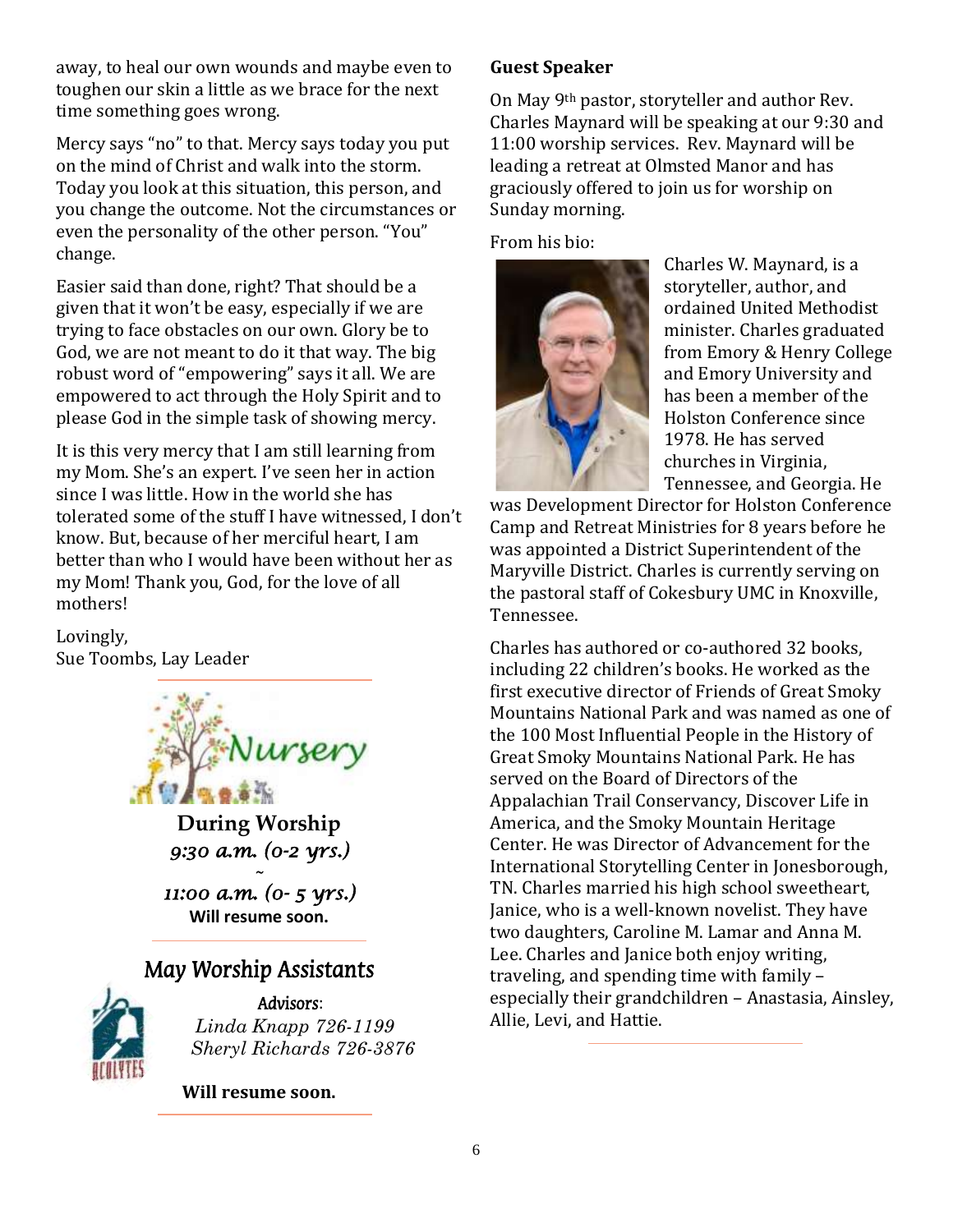# **Our budget the month of March 2021:**



*Other income consists of funds from Sunday School, Room Rental, Bible Studies, Literature Tables, Fitness Ministry,* 

*Easter, Christmas, and Misc. Income.* **BUDGET 2020 2019 Other Income:** 20.00 1,113.50 **Offerings & Tithes** 27,697.56 27,791.38 **Total Income 27,717.56 28,904.88 Number of Sundays: 4 5**  Borrowed 0 0 **Expense: Staff Parish** 24,265.57 19,753.26 **Trustees** 11,145.84 8,005.10 **Ministry** 5,003.48 6,564.82

**Total Expense 40,414.89 34,323.18** Attendance: 1,436\* 1,002

#### **Connectional Apportionments**

**Obligation-** 3,334.83 **Paid to date** 10,004.49 Ahead (Behind) 0 Percent of year to date paid 25% **His income:** Was \$1,187.32 lower in March 2021 compared to March 2020 **Our expenses:** Were \$6,091.71 higher in March 2021 compared to March 2020

We praise God for the generous gifts and offerings given.

\*March 2021 attendance is estimated due to online worship services.

Submitted by: Brian A. Jurkowski, Finance Chair

To Our Friends at Grace, Our sincere thanks for the cards, calls, gifts, & prayers. It made our special day much more special. Thank you all again. Stan & Shirley Pearson





The Grace Church Food Pantry is well stocked on everything and does not need anything at this time. Thank you for your generosity!

We are so thankful for the donations that are

useful for those we serve. Now there's an online way for you to help! By visiting out Amazon wishlist, you can buy items that we need for the food pantry and Covered by



Grace and have them delivered directly to the church. Visit our website

[www.graceumcwarrenpa.com](http://www.graceumcwarrenpa.com/) and locate the Amazon wishlist buttons.

**Promise Preschool Registration is now open!** A

completed registration form and \$20 nonrefundable registration fee is required to hold a spot for your child for the 2021-2022 school year. If you or anyone you know needs a preschool for their child, sign up today! Forms can be picked up in the church office or by calling 723-8011 during school hours. Visit our Grace Promise Preschool Facebook page for more information. Trish Gentilman- Director/Teacher [preschool@atlanticbbn.net](mailto:preschool@atlanticbbn.net)

The Outreach/Witness team hosted a rummage sale at Grace on April 10th. Thank you to all that donated items and supported the event. The community was excited to support this event and



find some treasures. The sale raised \$1300 for Wesley Woods Camp. We plan to do another sale this Fall.

**Wednesday, May 19th** is Warren Gives day! From 6am-10pm visit

A Warren County Day Of Online Giving

[www.warrengives.org](http://www.warrengives.org/) to donate to several organizations throughout Warren County. 100% of your donation to Grace UMC will go to the **HOPES Fund**. Find out more about how to donate on their website.



The Annual Shoe Drive for House of Hope is looking for gently worn shoes, boots, and sandals. The of warren county donation box is located in the hall

just outside of Pastor Bill's office. Collecting will continue until June 30th.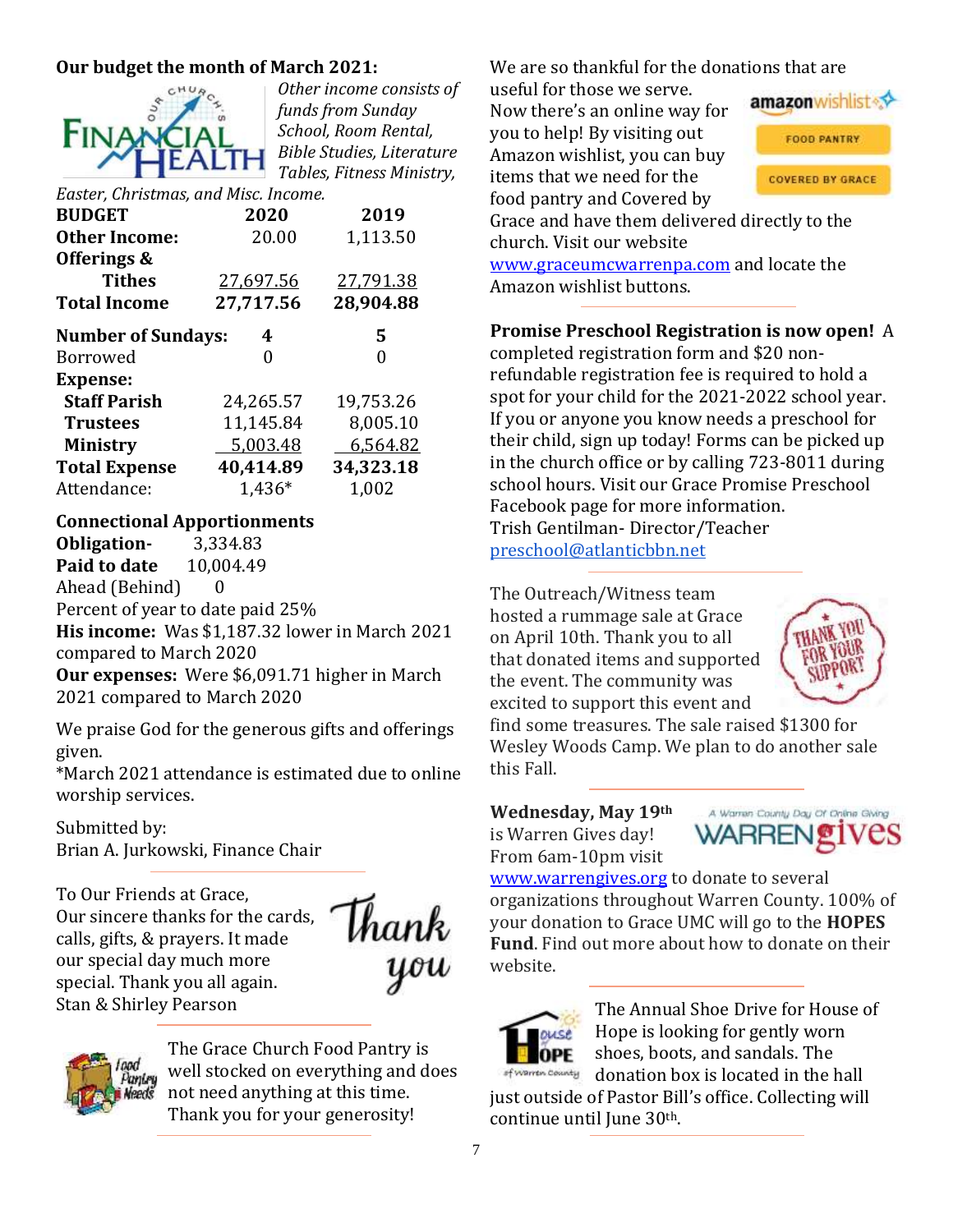The Women's Care Center of Warren County

**Change For Life** baby bottle campaign runs from Mother's Day, Sunday, **May 9th** to Father's Day, Sunday, **June 20th**. Bottles can be picked up and returned to Wesley Parlor.



Online giving is available on the church website or the GIVE+ app.

#### **Memorial**

**For: Mary Schorman By: Stan & Shirley Pearson**



**For: Rev. Harold A. McCurdy By: Donald McCurdy**

**For: Warren Carr By: Audrey Cable**

#### **HOPES**

**For:Mary Schorman By: Pete & Marge Smith, Harold & Janis Wall, Arden & Linda Knapp**

**For: Julana Hanson By: Pete & Marge Smith, Arden & Linda Knapp**

**For: Warren Carr By: Arden & Linda Knapp**

**Music Memorial For: Tom Smith By: LuAnn & Denny Munksgard**

**Outreach For: Mary Schorman By: Kris & Renee Magnuson**

**Items for the June Newsletter need to be delivered**



**to Mary in the Church office [\(mary@graceumcwarren.com\)](mailto:mary@graceumcwarren.com) by Wednesday, May 19. Thank you**



| May 1 - Dawn Werner                               |
|---------------------------------------------------|
| May 2 - James Black, Jacqueline Sadler,           |
| <b>Jamie Watson</b>                               |
| May 3 - Barb Hulings, Eric Zavinski,              |
| <b>Dudley Wineriter</b>                           |
| May 4 - Floyd Moore, Simon Smith                  |
| May 5 - Sally Moldovan, Joe Sienkiewicz,          |
| <b>Evelyn Eaton</b>                               |
| May 6 - Kim Tutaro, Connor Grey, Edwin Rickerson  |
| May 7 - Emma Stimmell, Richard Thoma              |
| May 8 - Jan Garrett, Melissa Larsen               |
| May 10 – Erin Werner, Susan Puhl, Julie Danielson |
| May 11 - Karen Schwone                            |
| May 12 - Violet Brooker, Helena Moore,            |
| Stephanie Reagle, Laura Rescorla                  |
| May 13 - Beth Ann Nichols, Brittany Saber         |
| May 14 - Dan Farr, Linda Clover                   |
| May 15 - Gary Fleming, Donna Miller               |
| May 16 - Matt Jeffrey                             |
| May 17 - Shane Burns                              |
| May 19 - Mary Rose Farr, Caroline Curren          |
| May 20 - Kailee Morrison, Kylie Pearson,          |
| <b>Mitchell Arnold</b>                            |
| May 21 - Beth Sprentz                             |
| May 22 - Jacob McCollough, Patricia McClement,    |
| Kristen Johnson, Sarah Tarpenning                 |
| May 23 - Bev Petersen                             |
| May 24 - Tyler Gustafson                          |
| May 25 - Beau Kibbey, Marci Barker,               |
| <b>Brandi Buchanan</b>                            |
| May 26 - Michael Phillips                         |
| May 27 - Cory Burns, Adam Barker                  |
| May 28 - Ryan Gustafson, Julie Ross, Dave Berdine |

- **May 29 – Taylor Napolitan, Linda Morrison**
- **May 30 – Paul Johnson**
- **May 31 – Tony Ross, Julie Halteman, Marty Adams, Anna Peterson, Amanda Green, Rhonda Narlee, Walt Miller**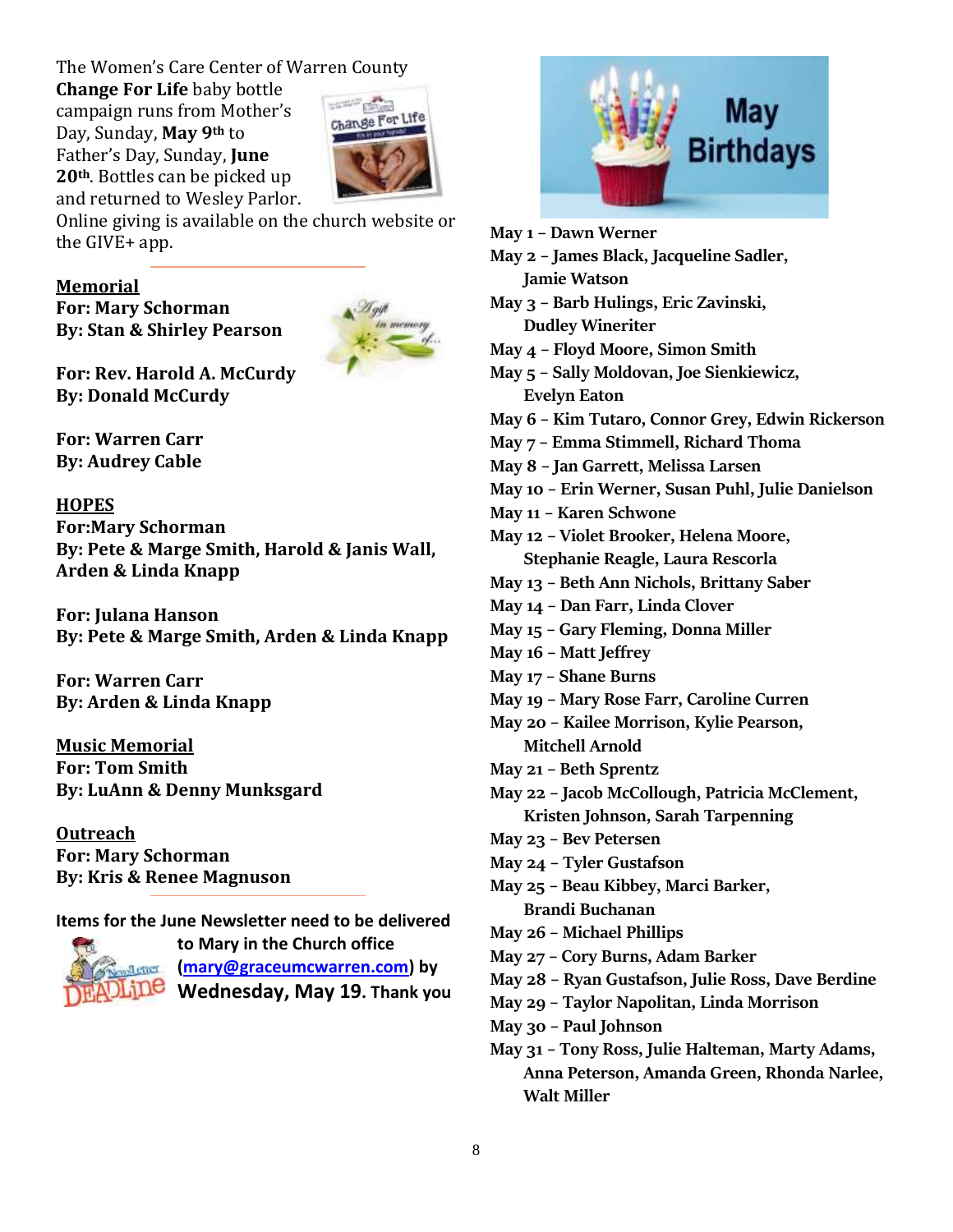





| <b>SUNDAY</b>                                            | <b>MONDAY</b>                                     | <b>TUESDAY</b>                           | <b>WEDNESDAY</b>                                                                                                                                         | <b>THURSDAY</b>                                                                                                                                                                                          | <b>FRIDAY</b>  | <b>SATURDAY</b> |
|----------------------------------------------------------|---------------------------------------------------|------------------------------------------|----------------------------------------------------------------------------------------------------------------------------------------------------------|----------------------------------------------------------------------------------------------------------------------------------------------------------------------------------------------------------|----------------|-----------------|
| $\overline{2}$<br>8:30/9:30/11:00 a<br>Worship           | $\overline{\mathbf{3}}$                           | $\overline{4}$<br>6:30 p Education       | 5<br>7:00 a Men's Prayer<br><b>Breakfast</b><br>6:30 p C.R.E.W.                                                                                          | 6<br>6:00 p Praise Team                                                                                                                                                                                  | $\overline{7}$ | 1<br>8          |
|                                                          |                                                   |                                          |                                                                                                                                                          |                                                                                                                                                                                                          |                |                 |
| 9<br>8:30/9:30/11:00 a<br>Worship                        | 10<br>6:00 p Finance                              | 11<br>6:00 p Property<br><b>Trustees</b> | 12 <sup>2</sup><br>7:00 a Men's Prayer<br><b>Breakfast</b><br>6:30 p C.R.E.W.                                                                            | 13<br>6:00 p Praise Team                                                                                                                                                                                 | 14             | 15              |
| 16<br>8:30/9:30/11:00 a<br>Worship<br>1:00 p Girl Scouts | 17<br>12:00 p Caregivers'<br><b>Support Group</b> | 18<br>6:00 p Childcare                   | 19<br>7:00 a Men's Prayer<br><b>Breakfast</b><br>6:30 p C.R.E.W.                                                                                         | 20<br>6:00 p Praise Team                                                                                                                                                                                 | 21             | 22              |
| 23<br>8:30/9:30/11:00 a<br>Worship                       | 24<br>7:00 p Outreach                             | 25<br>6:00 p Church<br>Council           | 26<br>7:00 a Men's Prayer<br><b>Breakfast</b><br>6:30 p C.R.E.W.                                                                                         | 27<br>6:00 p Praise Team                                                                                                                                                                                 | 28             | 29              |
| 30<br>8:30/9:30/11:00 a<br>Worship                       | 31 Office Closed                                  |                                          | <b>CARE WITH GRACE</b><br><b>DAYCARE</b><br>is open daily from<br>6:30 am to 6:00 pm<br>located on the first<br>floor (nursery) and<br>the second floor. | <b>PROMISE</b><br><b>PRESCHOOL</b><br>is open Monday,<br>Wednesday, and<br>Thursday from 9:00<br>$-11:30$ am (3-year-<br>olds) and 12:30 -<br>3:00 pm (4- year-<br>olds) located on the<br>ground floor. |                |                 |